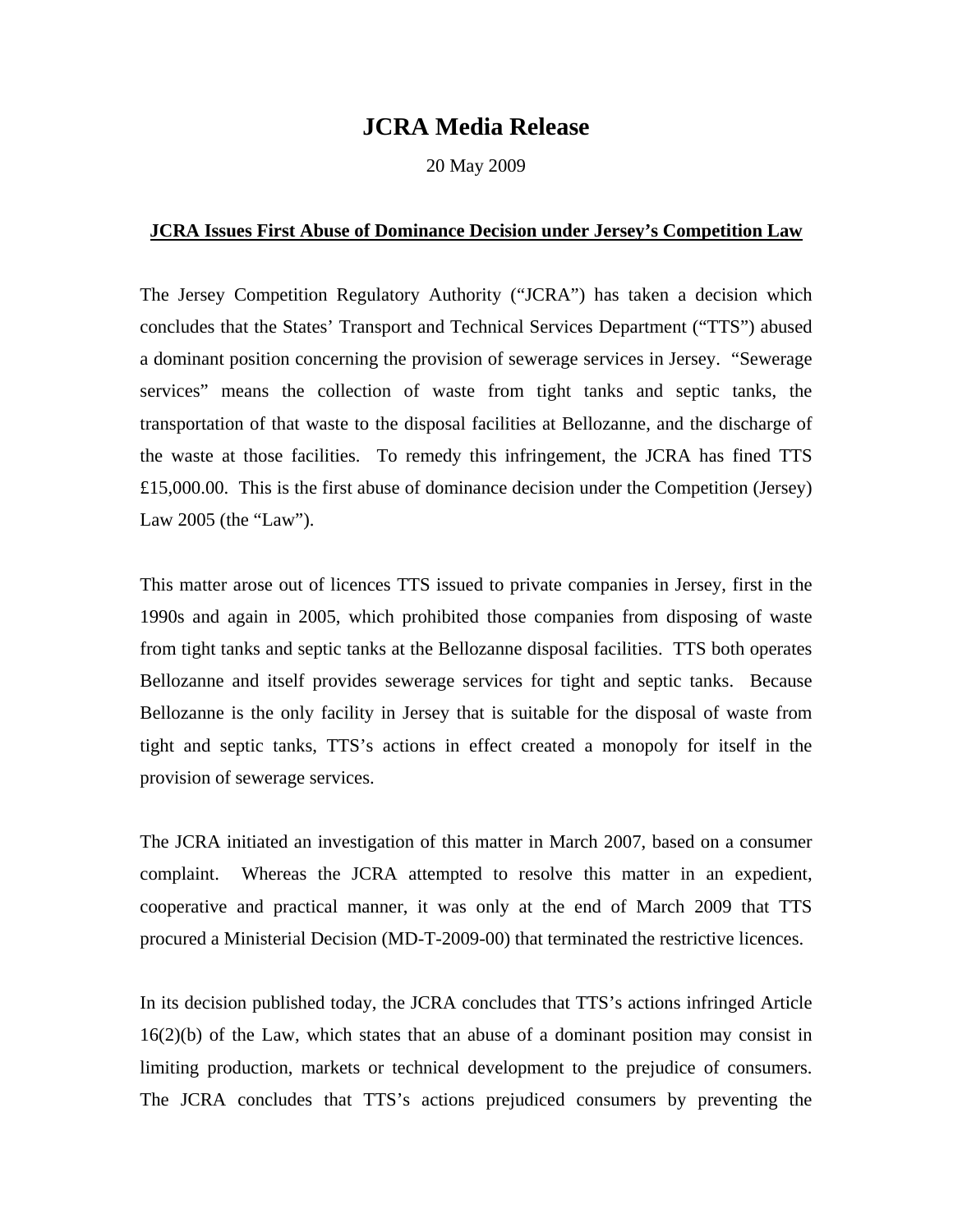development of competition and consumer choice in the provision of sewerage services in Jersey. In addition, the JCRA received evidence that consumers were harmed by high prices TTS charged for the emptying of tight tanks. The abuse occurred from 1 November 2005 (the day the Law came into force) to 30 March 2009 (the day which MD-T-2009-00 formally revoked the restrictive licences).

The JCRA determined the amount of the fine based on the severity of the infringement and the protracted nature by which TTS finally resolved it, taking also into consideration the extent of consumer harm and TTS's ultimate action to procure MD-T-2009-00. This is the third time the JCRA has issued a fine under the Law, although the first based on an abuse of dominance.<sup>1</sup> This amount is specific to this matter and is not determinative of penalties or other remedies that the JCRA may impose on parties found in breach of the Law in the future.

Concerning this matter, Chuck Webb, the JCRA's Executive Director, states:

*"This is the JCRA's first abuse of dominance decision. Whereas we will continue to strive for resolving matters under the Law informally, where appropriate we will not hesitate to use our mandatory enforcement powers. If any undertaking, whether privately owned or within the States, has questions concerning the potential applicability of the Competition Law to its conduct, we strongly encourage early communication and full cooperation with the JCRA."* 

Pursuant to the JCRA's decision, TTS must pay the penalty by 15 August 2009. In compliance with the Law, the JCRA will transfer the money it receives from this penalty to the States of Jersey.

1

 $<sup>1</sup>$  Previously, the JCRA has fined two companies for failing to comply with the Law's procedural</sup> requirements concerning mergers and acquisitions.